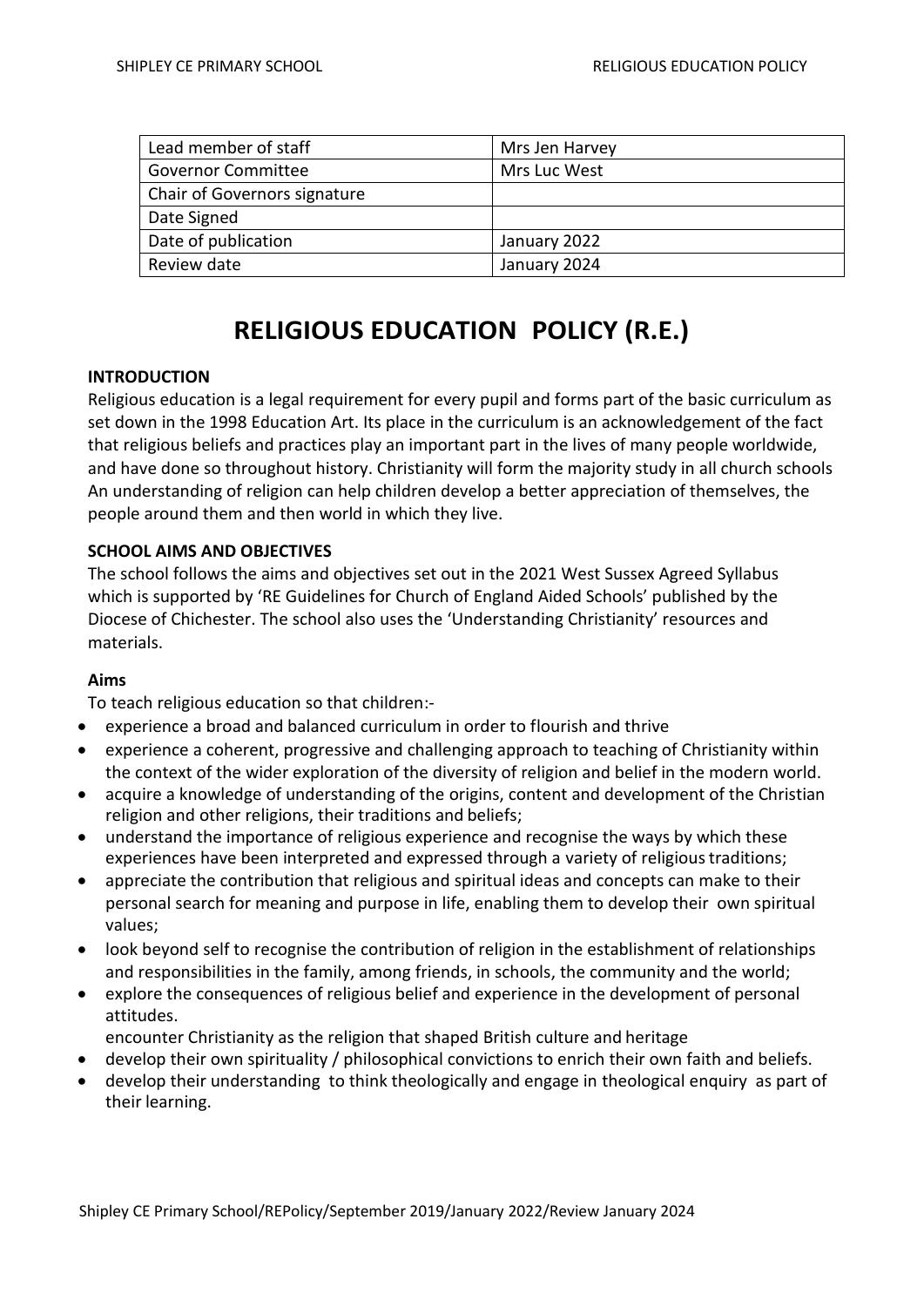# **Objectives**

# **EYFS and Key Stage 1**

To enable pupils:

- (a) to become increasingly aware of the significance of religious ideas and experiences by means of stories, drama, ritual and worship with emphasis on the Christian tradition;
- (b) to use and experience the creative arts in the exploration and communication of religious thoughts and feelings;
- (c) to develop religious insight and moral and spiritual values by encouraging sensitivity towards other people and a capacity to form relationships based upon love, sympathy, forgiveness and consideration;
- (d) to begin to enhance and clarify their own ideas about religion by developing self-expression, confidence and an enquiring and reflective attitude towards the rich variety and complexity of creation.

# Key Stage 2

To enable pupils:

- (e) to acquire a more coherent knowledge of the life and teaching of Jesus;
- (f) to understand the structure of the Bible and obtain a basic knowledge of its key personalities and stories;
- (g) to explore the nature of Christian worship and the use of signs and symbols in expressing religious feelings and beliefs;
- (h) to become familiar with different ways of communicating and interpreting religious experience;
- (i) to become aware of the importance of the spiritual dimension in their own experience and in the experiences of other individuals and communities;
- (j) to acquire a basic understanding of the place of religion in the world and its relevance to personal, social and moral issues.

# **CURRICULUM**

R.E. is primarily educating children about religion and for them to learn from religion. It is not concerned with inducting them in a particular faith; this is the responsibility of the family or the faith community. Pupils will learn about Christianity, as the main religious tradition in this country, but also about the teaching and practices of some of the other principal world religions represented in this country. The long term overview and medium term plan is considered carefully within the mixed age classes and there is a three year curriculum plan in place.

# Curriculum Organisation

Religious Education is a core subject and is given the appropriate curriculum time, in line with the recommendations of the 2021 West Sussex Agreed Syllabus. It is anticipated that the actual amount of time given each week will vary due to themed days and events and immersive learning opportunities which may take place throughout the year.

RE is taught through a combination of learning activities and assemblies. This work is co-ordinated to ensure the highest quality of learning experiences for the pupils and to cover the requirements of the 2021 West Sussex Agreed Syllabus and the guidelines provided by the Diocese of Chichester. The school is following elements of the Understanding Christianity programme and resources. Staff are encouraged to use a question led approach, supported by the Philosophy 4 Children (P4C) resources.

Shipley CE Primary School/REPolicy/September 2019/January 2022/Review January 2024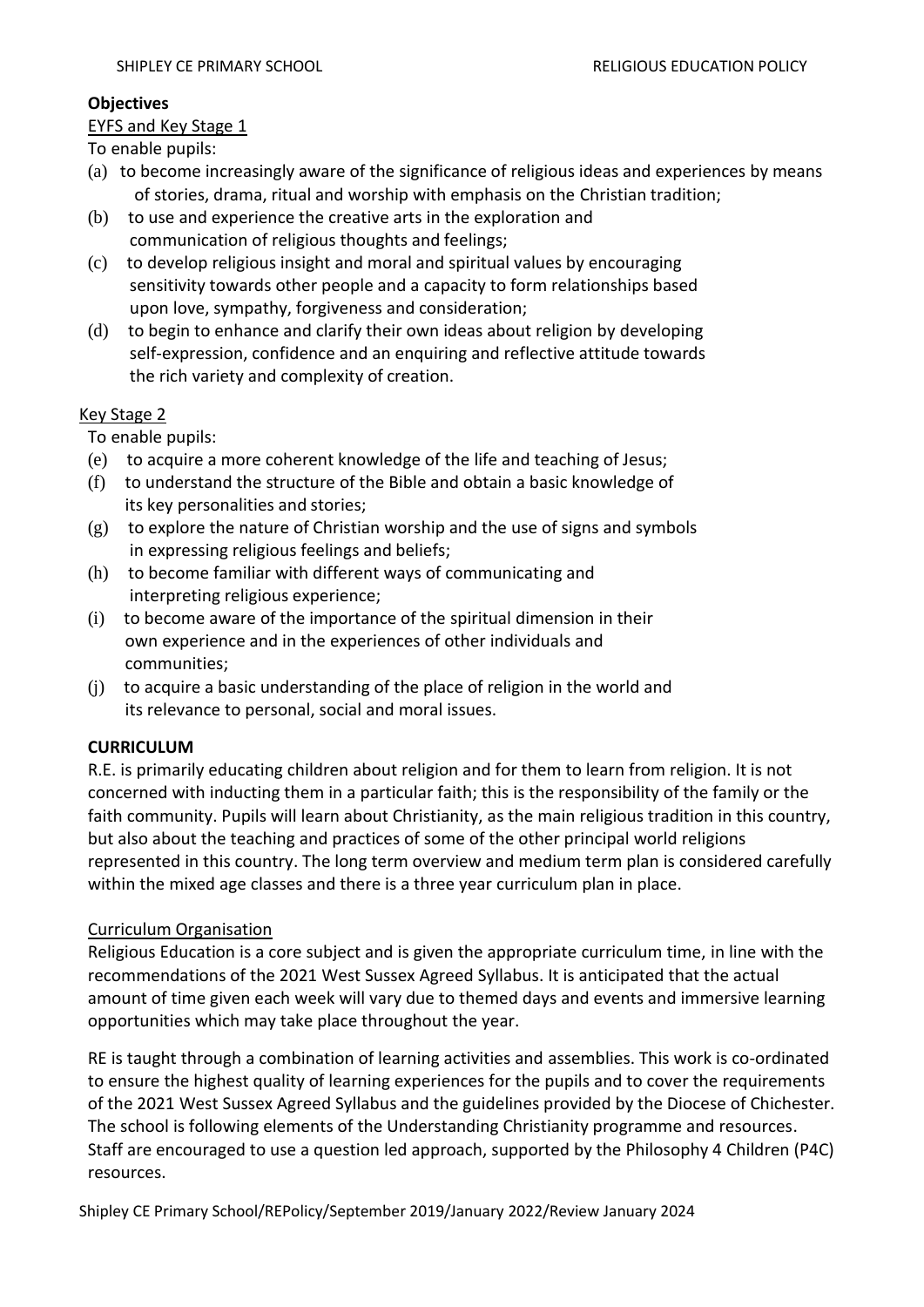The curriculum is planned to deliver R.E. through a combination of methods;

- (i) Religious education is taught mainly through weekly lessons. However it can be 'blocked into themed days or weeks and opportunities arise in all areas of the curriculum. The R.E. units of work are linked with cross-curricular school topics whenever possible;
- (ii) The opportunity is taken to deliver identified areas of R.E. through the collective worship programme. The work is carefully planned and followed up in class when appropriate;

R.E. is found at different times of the year covering Christmas, Easter, Harvest, Advent, Shrove Tuesday and other significant festivals.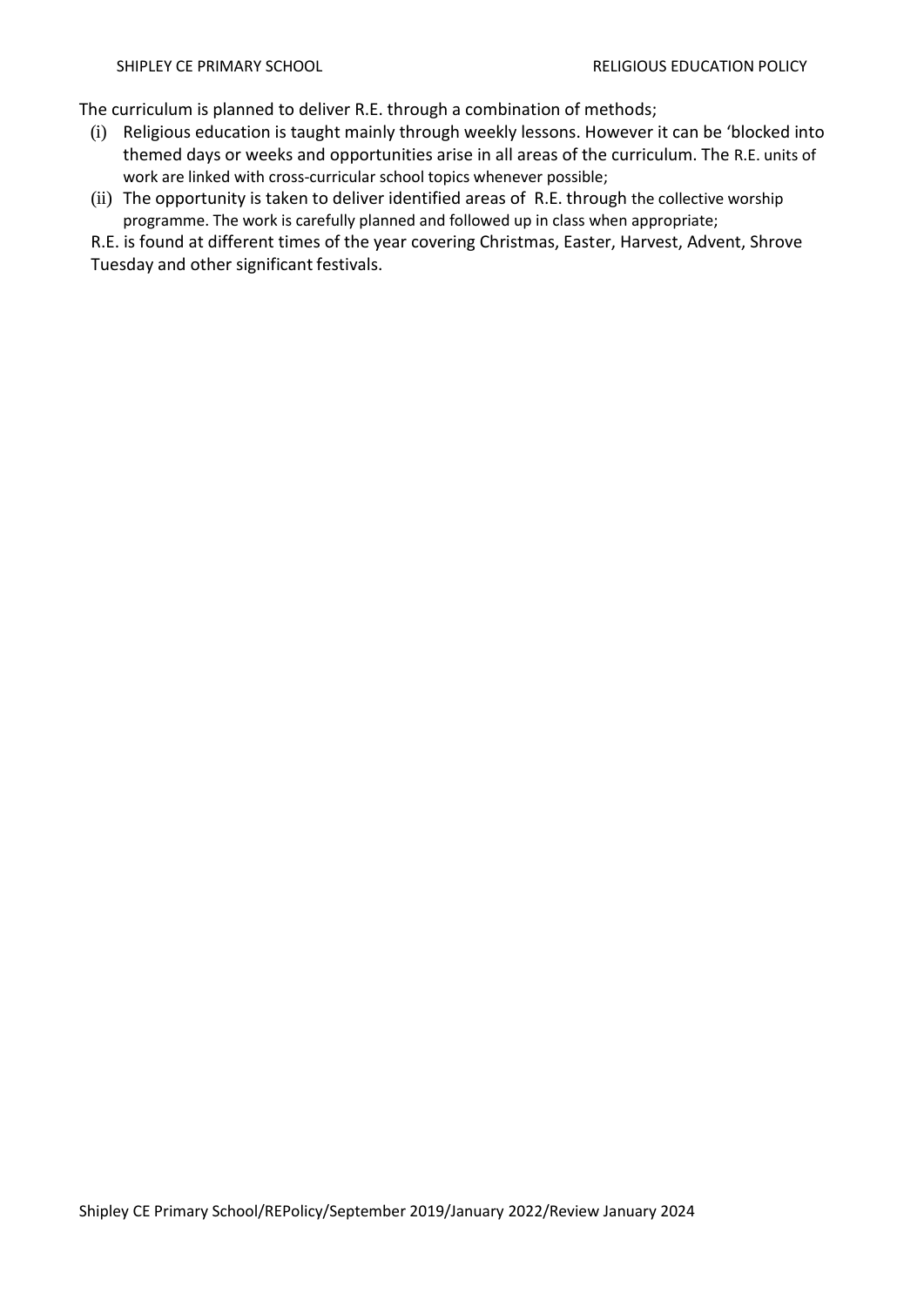#### Resources and training

Training for the Understanding Christianity materials is underway and the RE subject leader attends relevant CPD and network meetings. Termly staff CPD is dedicated to the quality id RE teaching.

#### Assessment, recording and reporting

Teachers use a variety of means of assessing pupils' work in line with the whole school assessment policy and the requirements of the Agreed Syllabus. This will include:

- the regular reviewing of pupils' work;
- observing the work of groups and individuals and recording the outcomes;
- marking which is developmental and relevant to the subject matter and involves pupils. Written outcomes form part of the moderation process
- any relevant targets set with the children
- consistency in the quality of planning, teaching and assessing
- a cycle of analysing and evaluating the teaching and learning of RE

Pupils' achievement in religious education is reported in the annual report to parents and should be in line with other core subjects.

# Equal Opportunities

The school equal opportunities policy is used throughout the curriculum and must be adhered to at all times. In addition it is important in religious education to ensure the work being covered is appropriate to pupils who come from any religious background or none.

# Early Years Foundation Stage

All registered pupils in schools must be taught religious education. From the time the pupil enters Reception, religious education complies with the syllabus agreed by the governors. The revised EY framework is closely adhered to.

# Promoting Pupils' Spiritual, Moral, Social and Cultural Development

*Spiritual development,* through helping pupils to consider and respond to questions of meaning and purpose in life, and questions about the nature and values in human society;

*Moral development,* through helping pupils to consider and respond to areas of morality using their knowledge and understanding, or religious and ethical teachings. This enables them to make reasoned and informed judgements on religious and moral issues;

*Social development,* through helping pupils to develop their sense of identity and belonging, preparing them for life as citizens in a plural society;

*Cultural development,* through fostering pupils' awareness and understanding of a range of beliefs, practices and values in their own society, and in the wider world. Pupils explore within and between faiths, developing their understanding of the cultural contexts within which they live.

#### Co-ordination

The RE subject leader is responsible for:

- devising and maintaining the scheme of work;
- supporting teachers in their medium and short term planning;
- attending or facilitating relevant CPD for staff;
- managing the resources for religious education;
- co-ordinating the links with the local church;
- conducting an annual review of R.E, including the pupil questionnaire
- monitoring and evaluating the teaching and learning of R.E. (with SLT and Governors)

Shipley CE Primary School/REPolicy/September 2019/January 2022/Review January 2024